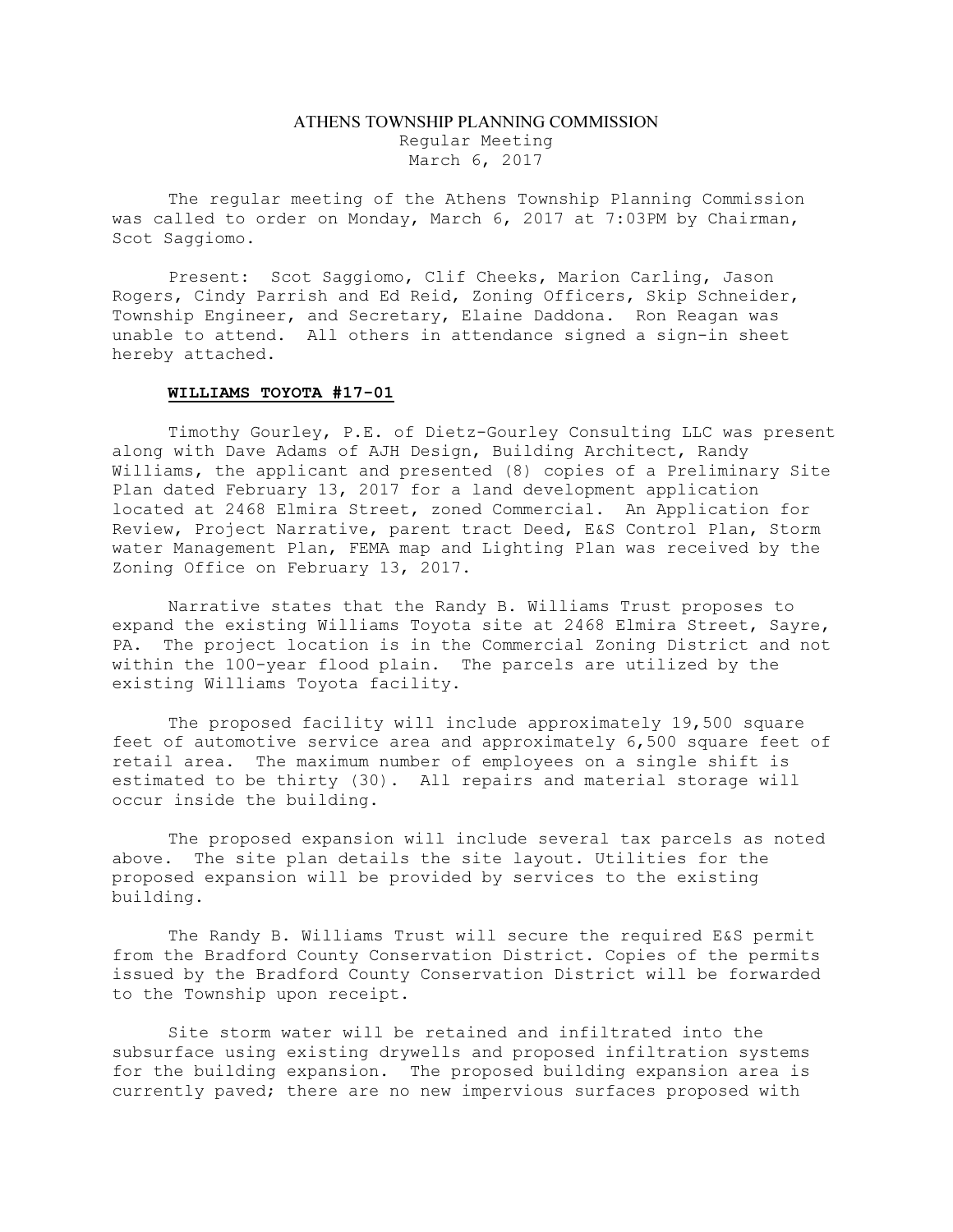Page 2 ATHENS TWP. PLANNING COMM'N March 6, 2017

this project. The proposed infiltration systems will collect, store and infiltrate runoff.

Check #61918 from Williams Toyota dated February 10, 2017 was received by the Zoning Office on February 17, 2017(date of receipt)in the amount of Five Hundred and  $no/100$  (\$500.00)Dollars and Check #61918 dated February 16, 2017 in the amount of One Thousand Nine Hundred and no/100 (\$1,900.00)Dollars for filing fee, Check #61900 in the amount of One Thousand Five Hundred and no/100 (\$1,500.00)Dollars for Engineer review fee, and Check #61899 in the amount of Twenty-five and no/100 (\$25.00) Dollars dated February 10, 2017 made payable to the Bradford County Treasurer for the review fee.

Skip Schneider, P.E., Athens Township Review Engineer, was present and reviewed his letter of comments to the Land Development application with Timothy Gourley, P.E. and a copy is hereby attached. Discussion followed with the Planning Commission regarding the application. No formal review of the application was done due to the number of deficiencies discussed. Mr. Gourley asked that a letter be sent listing the various deficiencies, and he agreed to submit the revised Preliminary Plan and submissions for the workshop session of the Planning Commission on Tuesday, March 27, 2017 for a formal review to take place at the next regular meeting of the Planning Commission on April 3, 2017. The following deficiencies are noted along with the review comments from Skip Schneider in his letter dated February 23, 2017:

1) Need to clarify the loading stall and the drive aisle on the Plan. 2) Need to show Phase 1 and Phase 2 on the Plan. Will require an Agreement that the paving be completed in the employee parking area within a specified time period. 3) Need to show square footage of buildings on the Site Plan. 4) Need a Sign Package for the Plan. 5) Need to show the turning radius of the truck traffic and clarify traffic patterns. 6) Need to identify the customer parking on the Plan. 7) Need to show the right-of-way on the Plan. 8) Need to show the employee parking on the Plan. 9) Need to clarify that the handicap parking is ADA compliant (five spaces). 10)A Highway Occupancy Permit will be required for Phase 2 of the Plan.